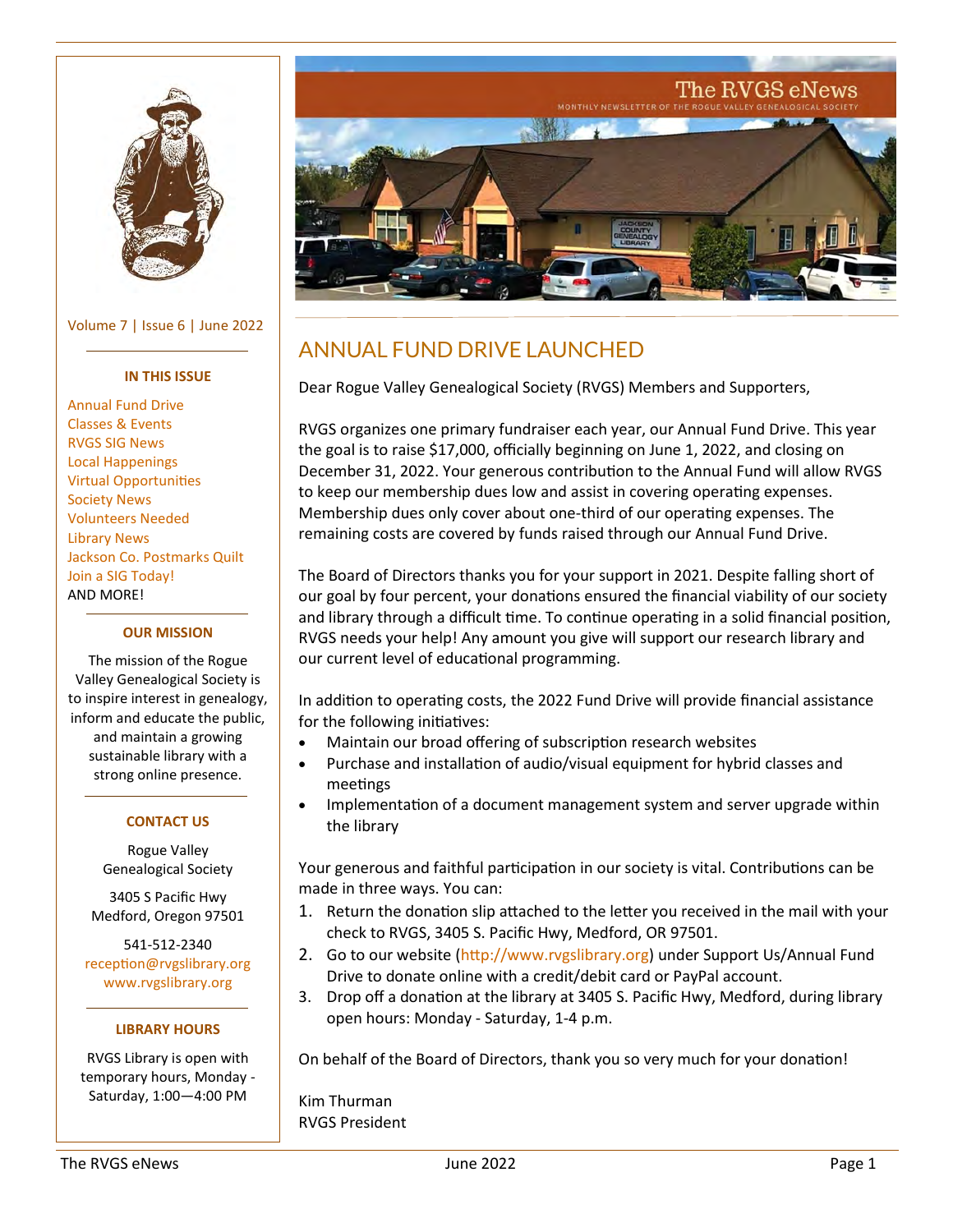# <span id="page-1-0"></span>CLASSES & EVENTS

## **The following RVGS classes and events are all offered via Zoom.**

Most classes and events require online advanced registration, see the **Programs & Classes** menu on our [website.](https://rvgslibrary.org/) **Registration closes for most events the day before the event** unless capacity is reached before then.

- New members to Interest Groups will need to register by [clicking here](https://rvgslibrary.org/Page.asp?NavID=244) to find the interest group of your choice.
- For more details, [click here](https://rvgslibrary.org/calendar.asp?view=search) to view our website calendar.
- [Click here to find Zoom help on our website.](https://rvgslibrary.org/Page.asp?NavID=217)
- All times listed are Pacific Time Zone.

# Registration Now Open!

### **Saturday, June 4, 10:30 AM-2:00 PM, Workshop, "Researching Great Britain"**



Kate Eakman will present strategies and sources for researching your ancestors in Great Britain. Cost: Members \$25, Non-members \$35.

**Tuesday, June 7, 10:30 AM-Noon, Class, "Orphan Trains in America"**



Learning about our U.S. history provides us with clues about where our family was located and perhaps what happened to them. The period between 1854 and 1929 is when the Orphan Trains in America operated. There were

over 200,000 children "placed out" for a variety of reasons in every state. Andrea Patterson will give suggestions as to where you might discover that missing ancestor.

Cost: Members \$10, Non-members \$20.

### **Wednesday, June 8, 10:30 AM-Noon, Genetic Genealogy Interest Group**

Barbara Halvorsen facilitates this interest group for everyone interested in genetic genealogy. They meet on the second Wednesday of the month. Cost: Free to all.

## **Wednesday, June 8, 1:30-3:00 PM, Great Lakes Interest Group**

Kim Thurman will facilitate this group to discuss genealogy research in the Great Lakes region. Primary focus will be the states of Wisconsin, Michigan, Illinois, Indiana, and Ohio. This interest group is co-sponsored by the Genealogical Forum of Oregon and meets on the second Wednesday every other month.

Cost: Free to all.

## **Thursday, June 9, 6:00-7:30 PM, Genealogy Newbies Interest Group**

Barbara Northrop facilitates Genealogy Newbies for new genealogists who want a small group setting to ask questions. The interest group will start with the first 45 minutes for topical structured content and the last half of the session will be open for general questions. The group meets on the second Thursday of the month.

Cost: Free to all.

## **Friday, June 10, 1:30-3:00 PM, Irish Interest Group**

Barbara Halvorsen facilitates this interest group concentrating on Irish history, culture and researching Irish ancestors. The group meets the second Friday of the month. Cost: Free to all.

## **Monday, June 13, 9:30 AM-Noon, Board Meeting**

Starting in June, the Board will meet in person at the library. All members are welcome. Come to the library side door and ring the doorbell to join them. **Note: There will be no Board Meeting in July.** Cost: Free to all.

## **Monday, June 13, 2:00-3:30 PM, Colonial America Interest Group**

Jeanne Hoadley will be focusing on the original 13 colonies in this interest group. Join her and bring your stories and research experiences. The group meets the second Monday of the month. Cost: Free to all.

## **Tuesday June 14, 11:00-12:30 PM, German Interest Group**

Mary Robsman facilitates this interest group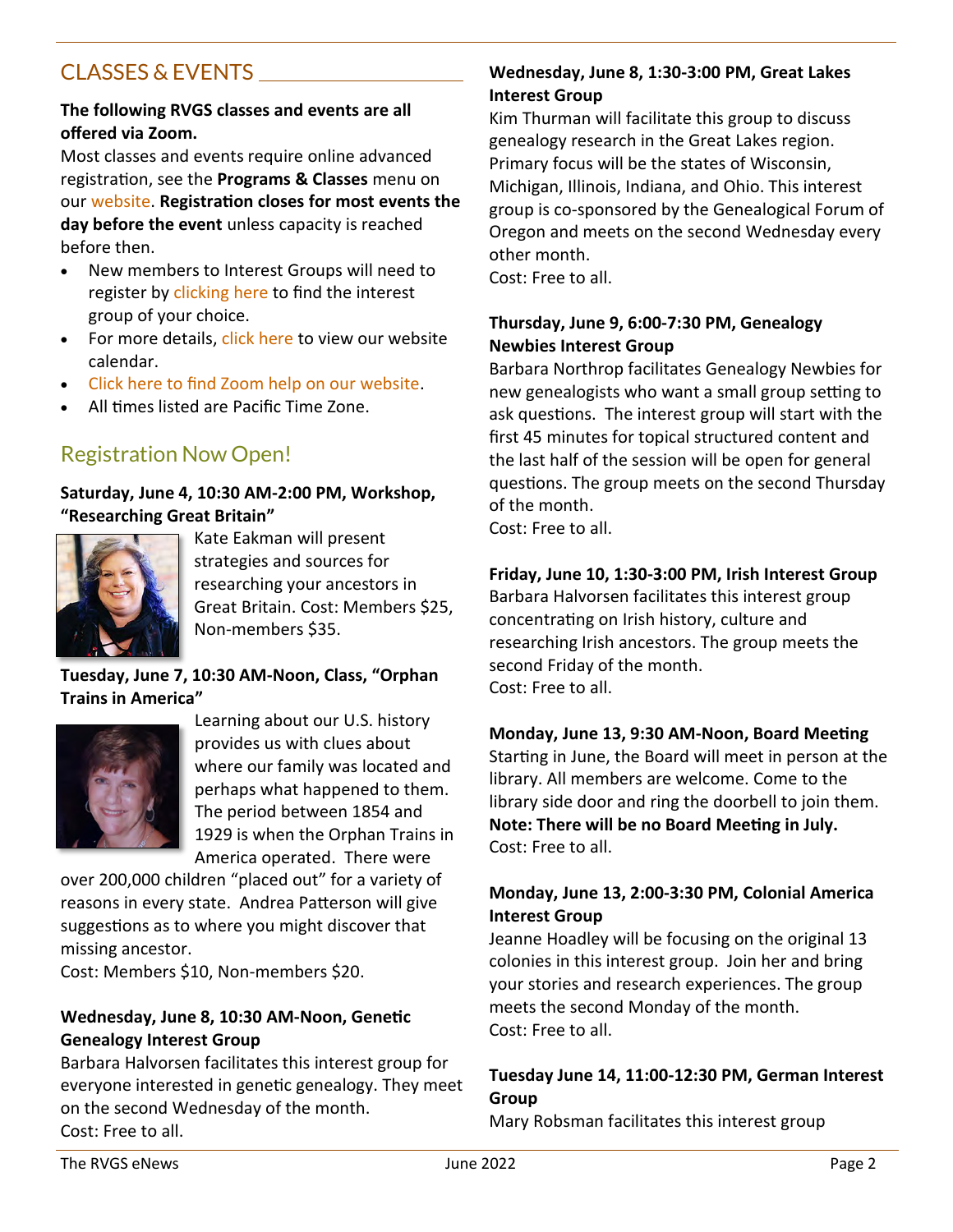<span id="page-2-0"></span>concentrating on German history and research. They meet on the second Tuesday of the month. Cost: Free to all.

## **Tuesday, June 14, 1:30-3:00 PM, Family Tree Maker Interest Group**

This group is facilitated by Barbara MacMillen. Come with any questions about using "Family Tree Maker" software. They meet on the second Tuesday of the month.

Cost: Free to all.

**Tuesday, June 21, 1:30-3:00 PM, Program and Member Meeting, "The Mysterious Case of the First Female City Recorder in Phoenix and a Historic Genealogist"**



Maureen Battistella will tell us about the mystery that surrounds this woman, one that has yet to be revealed. It's a mystery that shines a dazzling light on the importance of genealogy to local history and the dedication and

persistence of a heroic genealogist. Cost: Free to all.

## **Tuesday, June 21, 6:30-8:00 PM, "Let's Talk Genealogy"**



All are welcome to join in on our open discussion related to genealogy. The focused topic for the evening will be "working with family photos." Don't let this limit the discussion. It is a time for

sharing new information you've run across, great books or websites you have discovered, your success stories, etc. The Let's Talk Genealogy group meets every other month on the third Tuesday. Cost: Free to all.



## **Friday, June 24, 10:30 AM – 2:00 PM, Workshop: "You've Taken a DNA Test - Now What?"** Kate Eakman will discuss how DNA

is passed down from generation to generation; Autosomal, Y-DNA,

mitochondrial, and X-DNA tests: what they are and how they can be used by genealogists; and many other subjects.

Cost: Members - \$25, Non-members - \$35.



**Monday, July 4, Library Closed for 4th of July Holiday**

# Special Interest Group News Colonial America Interest Group



The next meeting of the Colonial America Interest Group will be June 13. Our focus this month will be on our Quaker

Ancestors. We will look at the history of the Quaker movement, the migration of Quakers into and around North America, and how to tap into the meticulous records kept by Quaker meetings. Register for the Colonial America Interest Group on the RVGS website to be added to the mailing list for the Zoom link. The Colonial America Interest Group meets from 2:00-3:30 pm the second Monday of each month. [Click here to register.](https://rvgslibrary.org/Page.asp?NavID=258)

# RVGS-GFO Collaborative Interest Group Announced



The Board of Directors of the Rogue Valley Genealogical Society and the Genealogical Forum of Oregon

(Portland) have approved the first collaborative special interest group sponsored by both societies. The new Great Lakes interest group will meet virtually every other month on the second Wednesday from 1:30-3:00 p.m.; the first meeting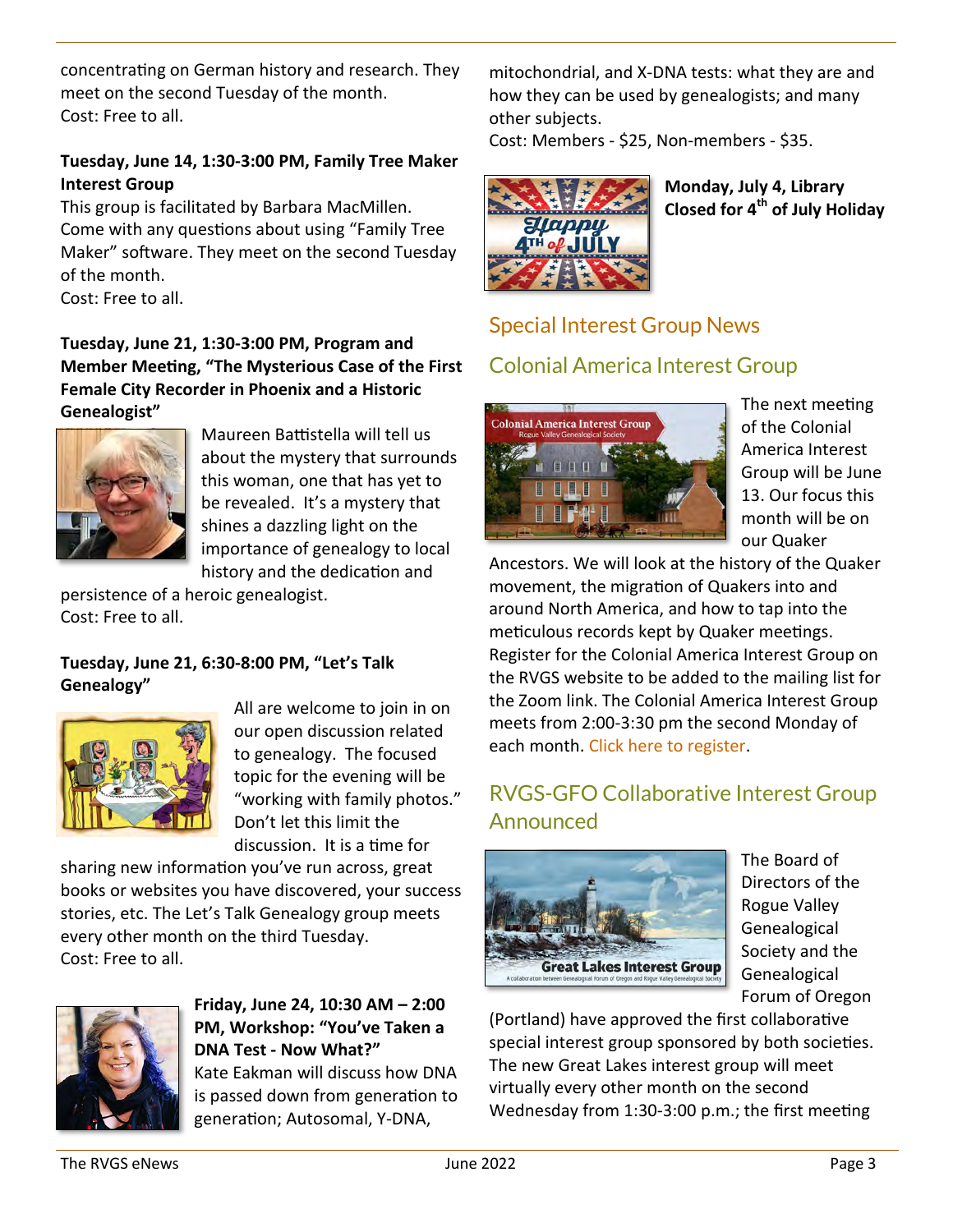<span id="page-3-0"></span>will be on June 8. The group's new facilitator is Kim Thurman, president of RVGS and a member of GFO. When asked about the announcement, Kim stated, "I'd like to thank Laurel [Smith, Acting President of GFO] and the GFO Board of Directors for their willingness to join forces. Both of our organizations turned to using Zoom to reach our members during the pandemic. Two years later, our virtual programming experience allows us to partner with GFO in the spirit of shared learning. Fran Hart set a high bar to follow as the former facilitator for GFO, and I'm truly excited to get started!"

To register for the Great Lakes interest group or other SIGs offered by RVGS and GFO, please visit [www.rvgslibrary.org > Programs & Classes > Special](about:blank)  [Interest Group Registration](about:blank) or [https://gfo.org/learn/](https://gfo.org/learn/special-interest-groups/) special-interest-[groups/.](https://gfo.org/learn/special-interest-groups/) All SIG meetings are held online and are free to attend for all.

# Local Happenings



**Wednesday, June 1, Noon – 1:00 PM, Windows in Time (Online or limited inperson): "The Seamy Side of Medford: 1884 – 1935"**

Medford resident Ben

Truwe will provide stories from the poorly documented underworld of Medford and readings from Medford's vice surveys of the 1950s.

Ben Truwe is a recovering printer and a former trustee of the Southern Oregon Historical Society. He is the author of the "Looking Back" Jackson County history books and creator of the [Southern](https://truwe.sohs.org/)  [Oregon History, Revised](https://truwe.sohs.org/) website. [Click here](https://jcls.libcal.com/event/9021689) to register.

## **Wednesday, July 6, Noon – 1:00 PM Windows in Time (Online or limited in-person): Stories of Southern Oregon Heritage Trees"**

From Eve's apple tree to Tolkien's grumpy Ents, trees have always captured our imaginations. Join Nancy Appling to learn about Southern Oregon's trees, like

the Hanley Willow, the Britt Sequoia, the McCall Magnolia, and the Beall Black Walnut.

For seven years, Nancy Appling lectured for the Oregon Council for the Humanities and talked about trees in every Oregon county. During that tenure, Nancy joined the Oregon Heritage Tree Program, where she continues to serve as the Southern Oregon representative, now in her twentieth year. [Click here](https://jcls.libcal.com/event/9022340) to register.

# Virtual Opportunities

## **August 19 – 27, Southern California Genealogical Society Jamboree**



Registration opened March 7 at [GenealogyJamboree.com.](https://genealogyjamboree.com/) Over 60 speakers in three events over nine days! The three virtual conferences include Solving Your DNA Puzzles, JamboFREE, and Preserving Your Family Tales. For 51 years the Southern California Genealogical Society has held a Genealogy Jamboree, and for the last 9

years a Genetic Genealogy Conference, with nationally known speakers covering the latest developments in genealogy. From across our nation, from neighbors Canada and Mexico and from the Old World, Jamboree speakers helped us discover our ancestors' lives and stories.

# SOCIETY NEWS

# Welcome New Members!



**Welcome** to the newest members of RVGS: Gail Rasmussen, Pat Johnson, Muriel Gerlach, Kate Eakman, and Robert Niccolls! Welcome back to Sharon Lee, Carol Doty, Carolyn Van Dyck, and Pamela Clarke!!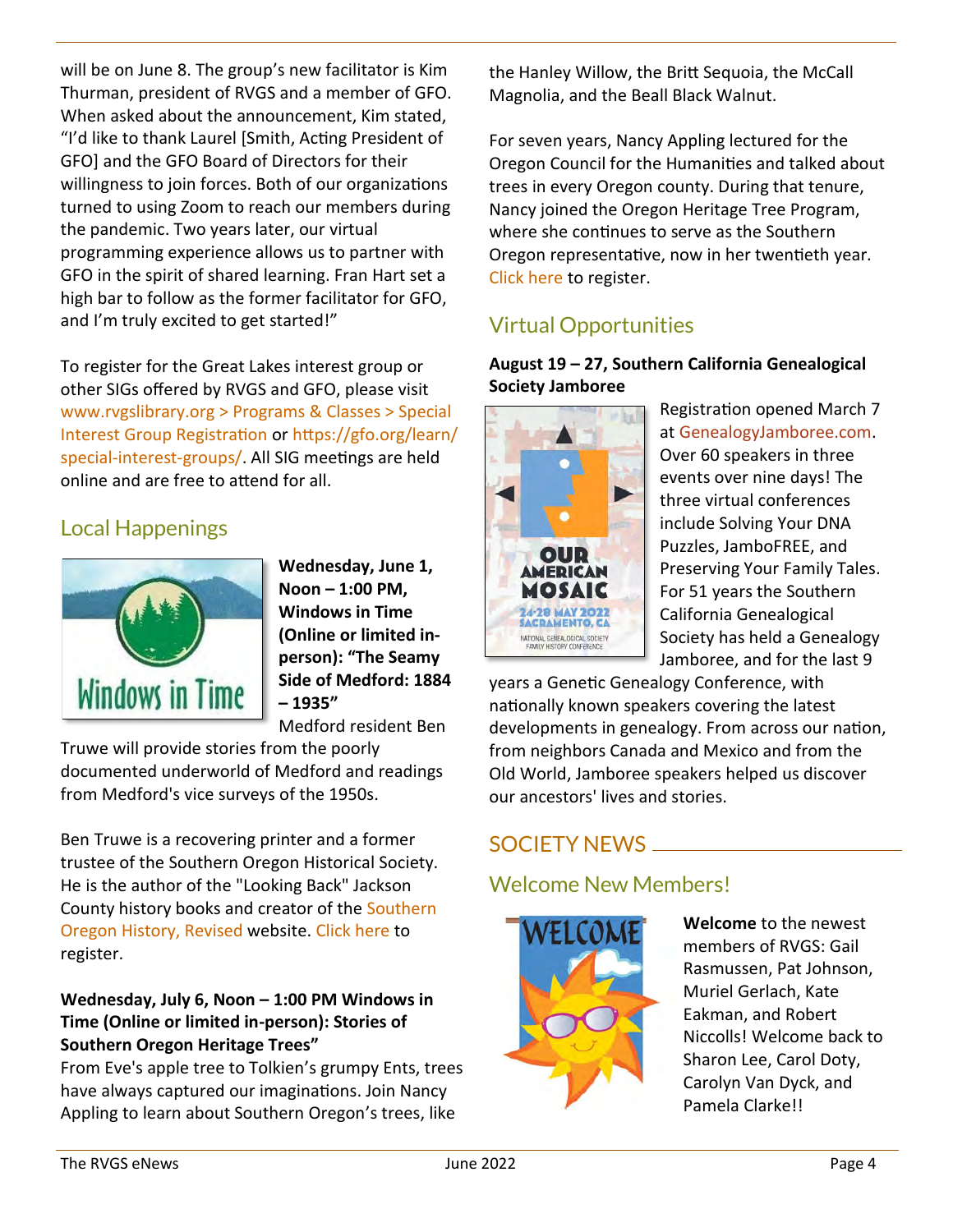## <span id="page-4-0"></span>Volunteers Needed



RVGS is run completely by volunteers. We have no paid employees. Without volunteers there would be no society or library. Over the last two years, we have lost volunteers in key Society positions and volunteers who

already have responsibilities had to pick up the extra workload. RVGS is still looking for volunteers for the following positions:

- Finance Director
- Volunteer Director
- *Rogue Digger* Editor
- Maintenance Coordinator
- Education Committee
- Scholarship Committee
- Quilt Committee
- Zoom Hosts

For more information on these vital positions, see the **Support Us** menu > Volunteers Needed on our [website.](https://www.rvgslibrary.org)

## In Memoriam

Phil Hunter, Medford, OR, October 2021. Husband of Judy Hunter and member of RVGS since 2014.

## 1950 Federal Census - Indexing with RVGS



Are you currently indexing the 1950 Federal census on the FamilySearch

website? If so, we invite you to join the RVGS group! To request to be added, click on this link: [https://](https://bit.ly/RVGSgroup) [bit.ly/RVGSgroup.](https://bit.ly/RVGSgroup) Once you are a member, your indexing statistics for the census will be reported individually and with RVGS on the 1950 census homepage. We look forward to indexing with you!

## LIBRARY NEWS

# Jackson County Postmarks Quilt on **Display**



by Char Wirfs

Last February, Nancy Swan, a longtime member of RVGS, donated the "Jackson County Postmarks Quilt," which will be on display at the RVGS Library during June 2022. It is the latest

quilt acquisition for the RVGS quilt collection. The quilt committee accepted Nancy's donation at their February 2022 meeting where she also donated her PowerPoint presentation about the quilt along with accompanying speaker notes, post office map, and research notes.

The Jackson County Postmarks quilt is described as a modern friendship quilt. In 1982, Nancy and her husband Frank were active members of the Southern Oregon Philatelic Society (SOPS) (the local stamp club) but were moving to Wyoming. Evelyn Bryan, also a member, designed the quilt for other SOPS members to submit a signed block of their own making. Because many of the stamp club members were not quilters nor embroiderers, Evelyn used a popular fabric pen product called Tri-Chem Liquid Embroidery Paint for them to draw colorful designs on muslin fabric. Interspersed with these painted blocks were other blocks depicting postmarks of Southern Oregon towns. As a side project, the club's post office study team researched Jackson County's postal history and tracked down, saved, and exhibited postmarked envelopes. Once all of that was accomplished Evelyn stitched the quilt blocks together, assembled the quilt with a thin middle layer and a floral cotton backing, tied it, and finished it by bringing the backing around for the binding.

The Bryans gifted the quilt to the Swans when they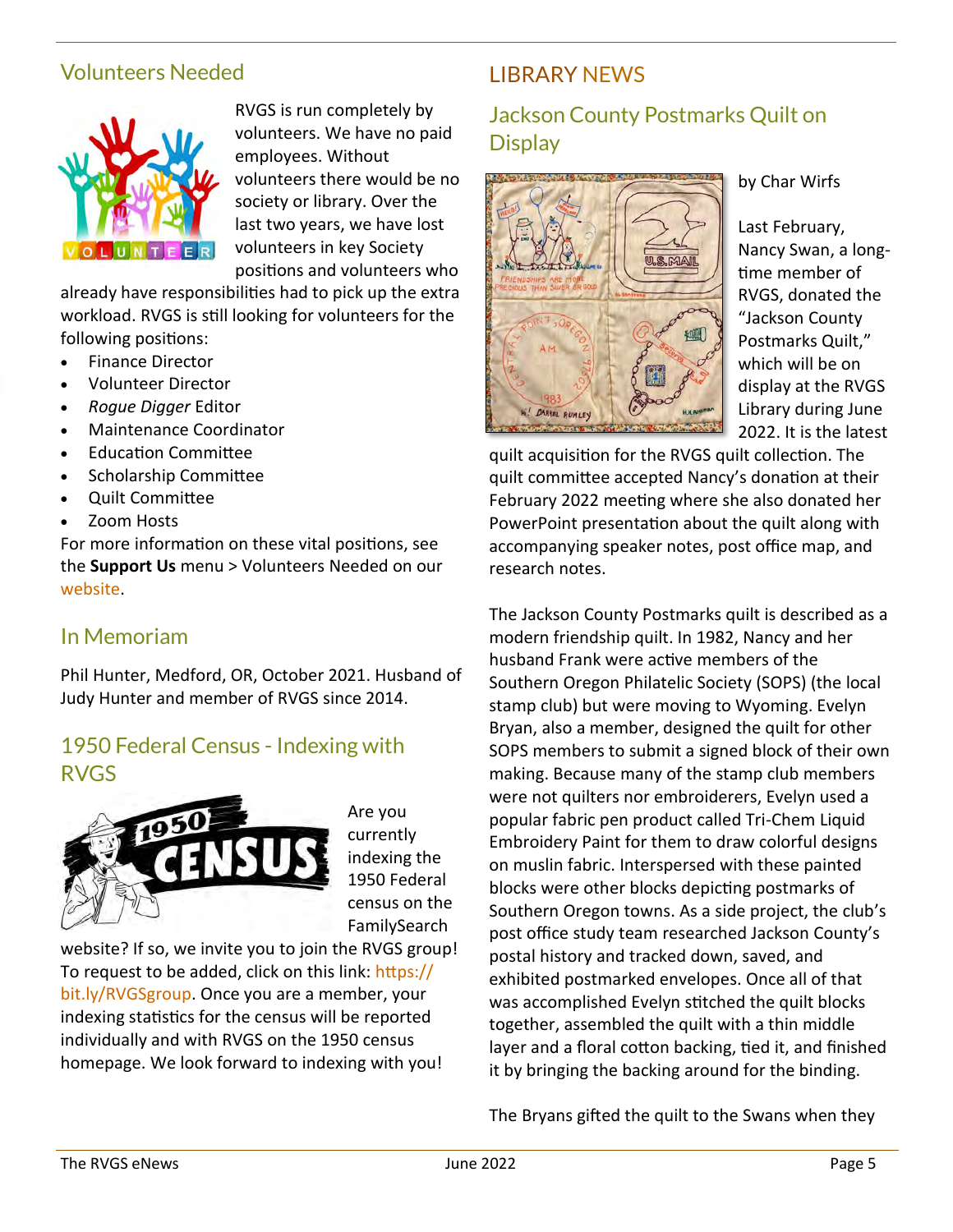

visited them in Wyoming in 1983. Upon moving back to Medford in 1999, the Swans brought the quilt back to Jackson County. They resumed their membership in SOPS and in RVGS. Nancy Swan first showed the quilt at a

program she presented on January 17, 2015, at the RVGS library, "Post Offices in Jackson County." In her program Nancy displayed a map of Jackson County which showed the names of current post offices as well as the names and locations of discontinued post offices. Nancy gave a history of several discontinued post offices that were named after families who lived in the area. Among those she named were Barron, Colestin, Deter, Leeds, Provost, Kubli, and Ruch.

The RVGS Quilt Committee uses the following criteria for accepting quilts offered to RVGS:

- 1. Does the quilt depict an aspect of Southern Oregon history and/or genealogy?
- 2. If not, does the quilt represent a Southern Oregon family that was here for a significant period of time and/or has a connection to Southern Oregon history and/or genealogy?
- 3. If neither #1 or #2, does the quilt represent a significant aspect of the history of quilts and quilting in Southern Oregon?
- 4. Is the donor willing to donate the quilt without restrictions, with the understanding that at some future time RVGS may choose to donate the quilt to another organization, sell the quilt, or donate the quilt to a descendant who has genealogical ties to the quilt?

The Jackson County Postmarks Quilt can be viewed in the library reading room during open hours, 1:00 - 4:00 PM, Monday through Saturday.

# PERSI Now Free Online.



PERSI – PERiodical Source Index -- an index to articles in genealogy magazines and journals was previously available to us on Find My Past. It is now available free on the Allen County Public Library Genealogy Center

website [\(https://www.genealogycenter.info/persi/\)](https://www.genealogycenter.info/persi/). The search process is quick and streamlined. You can search for surnames; specific places in the US, Canada, British Isles, and other countries; research techniques; and keywords in title articles. If our library does not have the journal you seek, there is an order form for copies from Allen County, \$7.50 for up to six articles, plus 20g per page. Other free databases on the site provide in-depth access to Midwest states and to unique holdings of Allen County. [Tip: a surname search for "Yantis" yielded 19 hits, a keyword title search yielded 24. Try both ways.]

## Facebook Focus



Facebook is a wonderful resource for genealogists. There are a wealth of groups and pages that provide resources for everything from organizing, photos, and graveyards, to groups and pages focused on

research in specific counties, states, countries, and even specific surnames. There is something for everyone.

This month our focus is on the Facebook group [Culpeper, Madison, and Rappahannock Counties](https://www.facebook.com/groups/786965358023065)  [Virginia Genealogy](https://www.facebook.com/groups/786965358023065) which is a "private" group. This means only members of the group can see who is in the group and what they have posted. This group is an example of genealogical Facebook groups that are focused on a specific area. You'll find groups for counties, countries, and entire regions. There are also geographical groups that are not genealogical in nature, but which can still be a great resource for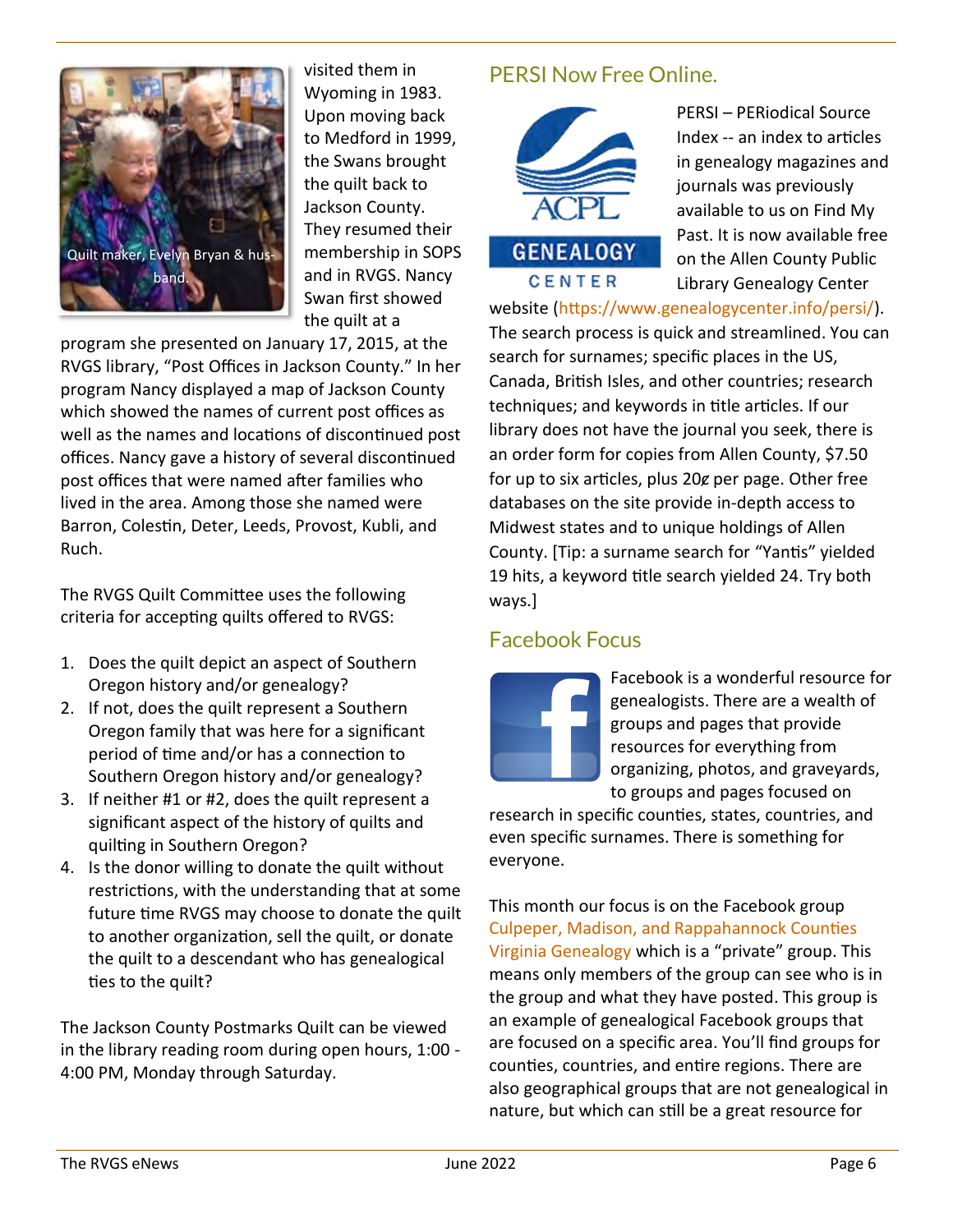information about the area. Many of them focus on the history of a town or region, for example, the group [Medford Oregon And Surrounding Areas](https://www.facebook.com/groups/229606631113859)  [Memories](https://www.facebook.com/groups/229606631113859) is a wonderful place to find old photos of the Medford area as well as bits of history. If you are on Facebook, do a search for groups in the areas you are researching.

# New Records Added to Our Accessible Subscription Websites (Partial List\*)

## **American Ancestors**

• Descendants of Nathaniel Woodward, 1630-1900. This database contains the book *Descendants of Nathaniel Woodward* who came from England to Boston about 1630. Searches result in robust



pedigree information from the book.

- Boston, MA: Provident Institution for Savings, 1817-1882. Seven new volumes added, which completes this database. Documents daily bank transactions, often includes current address and place of origin.
- Dartmouth, MA: Quaker Records, 1699-1920.
- Massachusetts: Automobile Registrations, 1908- 1910. A three-volume database.
- Massachusetts: Roman Catholic Archdiocese of Boston Records, 1789-1920. 29 new parishes.
- Massachusetts: Vital Records, 1620-1850. Nine new volumes of towns in Hampden and Hampshire Counties: Blandford, Florence, Goshen, Haydenville, Huntington, Middlefield, Monson, Pelham, and Plainfield.
- Pittsburgh, Pa: Gaines Funeral Home Records, 1925-1934.
- Early Vermont Settlers to 1784. Ten new sketches of Fort Dummer and Brattleboro residents.

## **Ancestry**

- Utah, U.S., Mormon Pioneer  $\triangle$ ancestry Overland Travel Records, 1847-1868
- France

• Haute-Vienne, Births, Marriages, and Deaths 1792-1930

## **FamilySearch.org** (not a subscription; free, just open an account)

- Chile, Cemetery Records, 1821-2015
- France, Saone-et-Loire, Parish and Civil Registration, 1530- 1892



- Norway, Probate Index Cards, 1640-1903
- Philippines Deaths and Burials, 1726-1957
- United States, Virginia, Library of Virginia State Archive, Births, Marriages, and Deaths 1853-1900

\*To see the list of updated and new record sets, on FamilySearch go to "Records," click on "Browse all Published Collections," click twice on the right-hand column heading "Last Updated" and you will see the list of the most recent updates and additions.

## **MyHeritage**

- Germany, Hesse, Deaths, from several communities, 1848-1990
- Scotland, Mental Health Records: General Register of Lunatics in Asylums



• United States, Kansas, World War II Selective Service Records



# 15 New Books Added to the RVGS Library

The 15 books new to the genealogy library in May may seem like a small number, but they are potentially mighty in impact. Two are about researching the history of a house (728); three are about Lake County, California, (979.417), including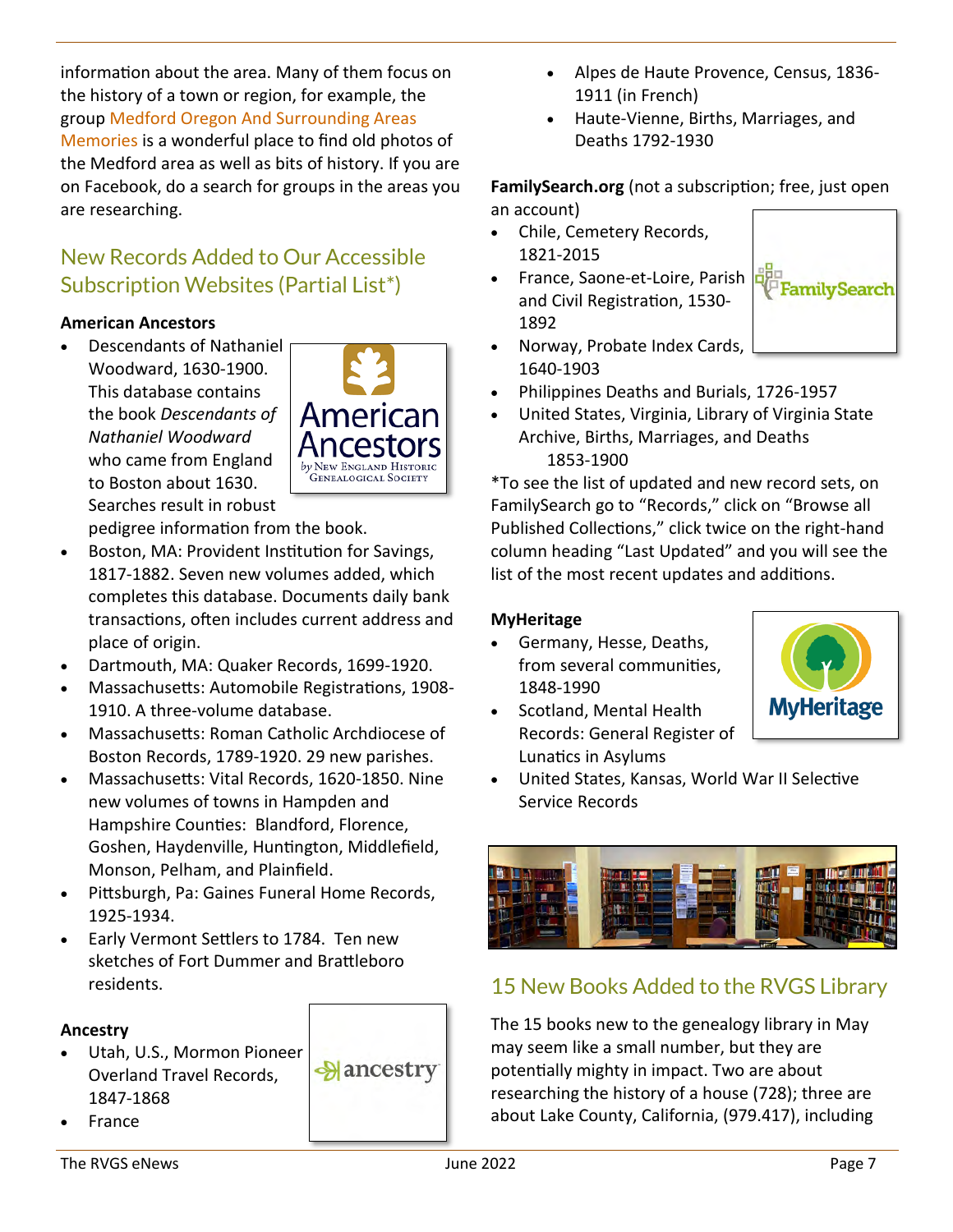"Scottslandia" (which is about one of the three Scotts Valleys in California); and two are historical atlases: Missouri (977.8 A841 Raf) and Wisconsin (977.5 A841 Wis). Historical atlases are one of those truly hidden treasures: many of the maps may seem pretty far out or filled with mundane details, but then there are the ones that open important insights into what was happening where and when your ancestors lived. Don't overlook them. [Click here for](https://rvgslibrary.org/Files/NewBooks_Jun2022.pdf)  [the complete list.](https://rvgslibrary.org/Files/NewBooks_Jun2022.pdf)

# New Periodicals on the Shelf



NGS Magazine





*American Spirit,* Daughters of the American Revolution Circ 929.05 AmS v.156(3), May/June 2022 Travel info for Ellicott City, MD (turning 250); the Pennock family home, Primitive Hall, in West Grove, PA; Early American recipes: Oysters; Preserved meats; Beer and other drinks; and Casimir Pulaski, "Father of the American Cavalry."

*National Genealogical Society Magazine* Circ 929.05 NGSM v.48(2), April/June 2022 This issue concentrates on probate research: searching records, finding information about enslaved ancestors; legal lingo, New England records, and estate inventories.

*National Genealogical Society Quarterly* Circ 929.05 NGSQ v.110 (1), March 2022 Parents for Corbett

Edward White (MA); John Stafford's father (England); Two Richard Condons (Ontario, Canada); and Dirk Weversborg (Holland).



*Internet Genealogy* Circ 929.1 Int v.17(21), May 2022 (and on our website.) English and Irish nonconformist records; genealogy NFTs; genealogy scams; the future of genealogy conferences; Thomas Douglas, 5<sup>th</sup> Earl of Selkirk; Museum of Early

Southern Decorative Arts; "hidden lists"; and valuable Canadian resources.



*Mayflower Quarterly Magazine*, General Society of Mayflower **Descendants** Circ 929.3 MayQ v.88(1), Spring 2022 "After the Mayflower," the first of a three-part series, covers the voyage of the *Fortune*, (1621) including a list of possible passengers;

Susannah Bishop and her connection to Pilgrim lines; and using the Industrial and Manufacturing Schedules of the federal census.



*American Ancestors*, New England Historic Genealogical Society Circ 974 P273 AA v.31 (1), Spring 2022 The NEHGS 2021 annual report and their new website; researching mental health histories; using family letters to illuminate the past; the trousseau of Prudence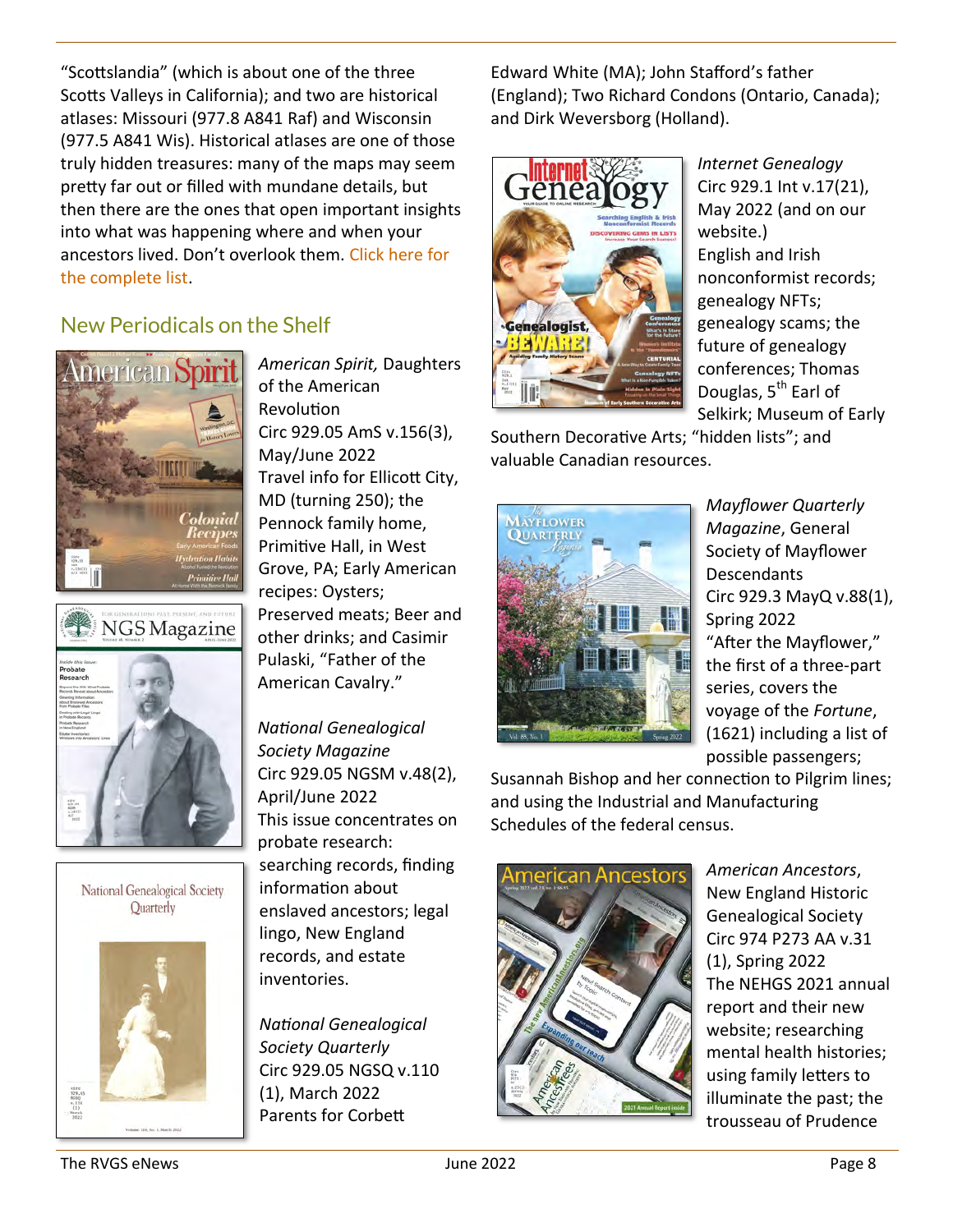Merritt; and tracing a  $19<sup>th</sup>$  century orphan.



*New York Researcher,* New York Genealogical and Biographical Society Circ 974.7 P273 NYR v.33 (1), Spring 2022 Obtaining New York State birth records; New York City digitized vital records now online; and digitization projects at the Society.

*Heir Lines,* Genealogical Society of Siskiyou County Circ 979.421 P273 Hei v.46(3), April 2022 Con Brown's store; and George Washington Arbaugh.



*Beaver Briefs*, Willamette Valley Genealogical Society

Circ 979.53 P273 Bea v.54 (2), Spring 2022 Oregon's strawberry season; America Waldo Bogle (African-American pioneer); Genealogy Toolbox: searching for obituaries; the beginning of the society's surname

vertical file (A-C); Sarah Helmick State Park and other state parks.

# New issues to our files:

*Overland Journal*, Quarterly of the Oregon-California Trails Association Circ 978 P273 Ove

Several years of issues have been added to the collection.

# Surplus Sale books for June

• *Google Your Family Tree: Unlock the Hidden Power of Google,* by Daniel M. Lynch, 2008. \$3.00

- *Family Tree Guide to DNA Testing and Genetic Genealogy* by Blaine Bettinger, 2016. \$3.00 (2 copies)
- *Sleuth book for genealogists* by Emily Croon, 2000. \$3.00



- *Map Guide to the U.S. Federal Censuses, 1790- 1920,* by William Thorndale and William Dollarhide, 1987. \$4.50
- *First Over the Siskiyous* by Jeff LaLande, 1987. \$25.00
- *Printed Sources: A Guide to Published Genealogical Records* by Kory L. Meyerink, 1998. \$3.00
- *Oregon and Applegate Trail Diary of Welborn Beeson in 1853, … with introduction and contemporary comments by Bert Webber,* 1993. \$7.50
- *Oregon Trail Diary of James Akin, Jr. in 1852… contemporary comments by Bert Webber,* 1994. \$7.50
- *Oregon Trail Diary of Edward Evans Parrish in 1844…contemporary comments by Bert Webber,*  1998. #11.00 (2 copies)
- *Understanding and Using Baptismal Records* by John T. Humphrey, 1996. \$7.00
- *Adventures of Purse and Person, Virginia 1607- 1624/5,* revised and edited by Virginia M. Meyer, John Frederick Dorman, 3rd ed, 1987. \$36.00
- *Black's Law Dictionary, Rev.* 4<sup>th</sup> ed., \$150.00
- *Dressed for the Photographer: Ordinary Americans & Fashion, 1840-1900* by Joan Severa, 1995.
- *Handybook for Genealogists*, 11<sup>th</sup> ed, 2006. \$30.00
- *They Became Americans: Finding Naturalization Records and Ethnic Origins* by Loretto Dennis Szucs, 1998. \$3.00
- *Timetables of History: New third revised edition* by Bernard Grun, 1991. \$4.00
- *Ancestry's Redbook: American State, County & Town Sources*, 1992. \$4.50